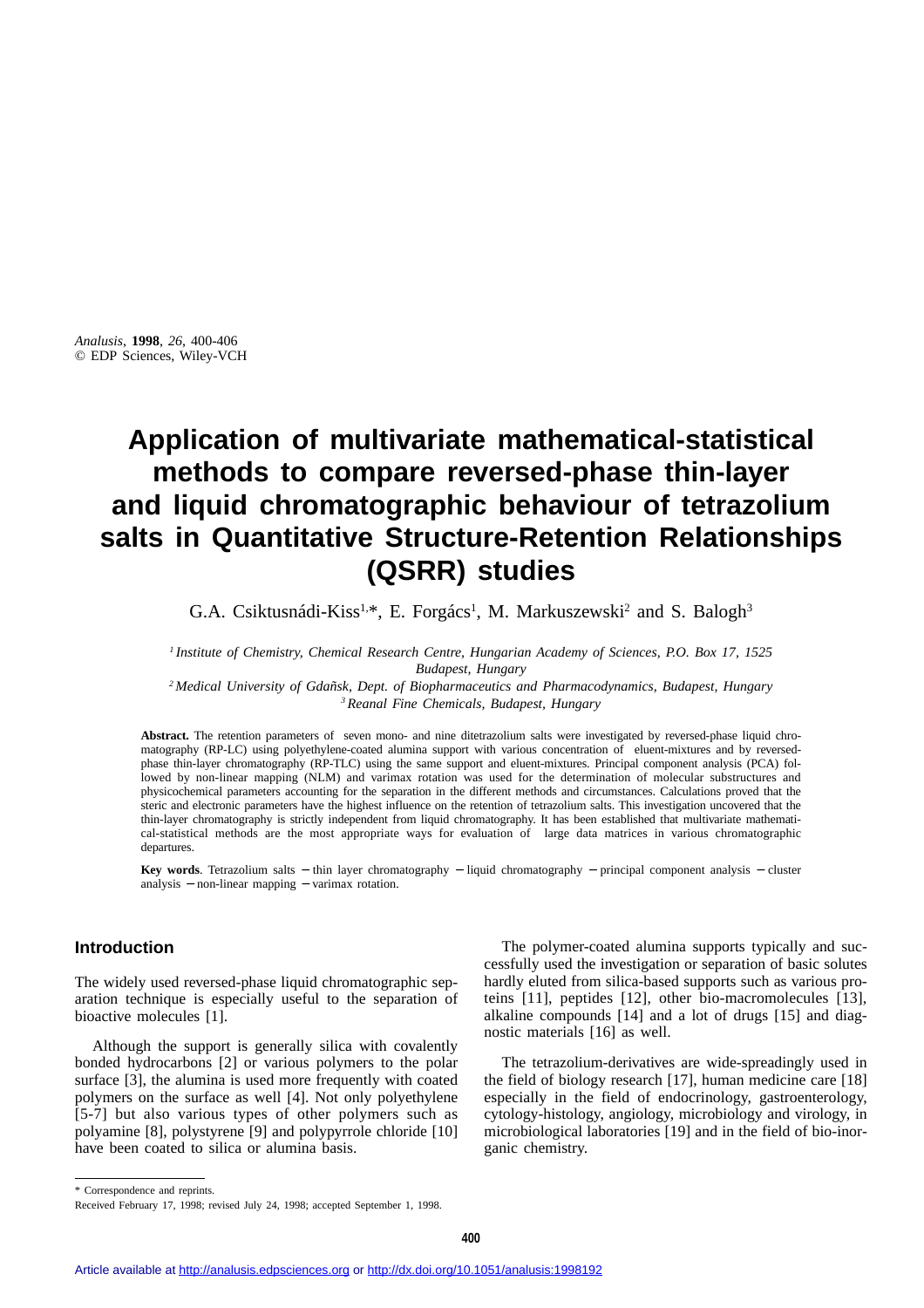Thin-layer chromatography (TLC) is a relatively old technique among the various chromatographic separation methods, but it showed some marked advantages over the other chromatographic techniques. TLC and high-performance liquid chromatography (HPLC) are similar in many aspects. Both of them use a stationary and a mobile phase, and the solutes are separated according to differences in their affinities to the phases. It has often been indicated that TLC can be successfully used as a pilot method for HPLC because the retention behaviour of the solutes became predictable with its help [20,21]. However in certain cases, TLC is not suitable (or suitable only with restrictions) as a pilot method: the different surface pH of the TLC and HPLC supports may result in entirely different retention orders for acidic or basic compounds in adsorption systems [22].

The development of new calculation methods to interpret large data matrices obtained by the usage of highly automated chromatographic instruments is one of the major advances nowadays. The importance of using high performance mathematical methods to evaluate data matrices is especially increased in the field of QSRR research [23].

The modern multivariate mathematical-statistical methods e.g. principal component analysis (which is used to manifest the original variables with background-variables according to its correlation among themselves, that helps to recognise the possible connections in the observated matrices) [24], canonical correlation analysis [25], stepwise regression analysis [26], non-linear mapping and varimax rotation (which graphically transforms the principal-component loadings from the hypersphere into two-dimensional plane) [27], cluster analysis (which gives theoretically similar results like non-linear mapping but it transforms to one dimensional line) [28], etc. make the simultaneous assessment of a practically unlimited number of variables: therefore these methodologies are especially useful in various fields of chromatography such as thin-layer [29,30], gas [31,32], high-performance liquid chromatography [33,34], capillary zone electrophoresis [35] and micellar electrokinetic chromatography [36,37].

The objectives of the present investigation were to study the retention of the mono- and ditetrazolium salts on a polyethylene-coated alumina plate and column in ethanol-water mixtures at various concentrations of organic phase, to evaluate the retention data by multivariate mathematical-statistical methods and the comparison of the efficacy of the traditional and modified non-linear mapping technique and cluster analysis for this purpose, and to find the possible relationship between the retention characteristics and the physico-chemical parameters of the tetrazolium salts comparing the applicability of thin-layer (TLC) and high-performance liquid (HPLC) chromatography.

### **Experimental**

The IUPAC-names and chemical structures of the sixteen mono- and ditetrazolium salts are shown in tables I and II. The samples were separately dissolved in methanol to yield a concentration of 5 mg/mL for TLC and 0.05 mg/mL for HPLC.

The TLC plates were prepared as follows:  $8 \text{ g of } 20$  − 80 µm diameter alumina particles coated with 2.5% polyethylene was mixed with water to reach a slurry and the slurry was spread on a glass plate of  $20 \times 20$  cm. After an overnight drying at room temperature, 2 µL of sample solution were spotted onto the plate then it was developed with water-ethanol mixtures as eluents. Ethanol concentrations ranged from  $0 - 45\%$  (v/v) in steps 5% (v/v). The development was carried out in sandwich chambers (22  $\times$  22  $\times$ 3 cm) at room temperature and the running distance was approx. 18 cm. The chambers were not presaturated. After development the plates were dried at 105 °C and the spots were visualised under UV light.

The  $R_M$  value characterising the retention in TLC was calculated separately for each compound and for each ethanol concentration of the eluent:

$$
R_{\rm M} = \log (1/R_{\rm F} - 1). \tag{1}
$$

The  $R_M$  values were separately extrapolated to zero ethanol concentration:

$$
R_{\rm M} = R_{\rm M0} + b_{\rm TLC} \cdot C \tag{2}
$$

where  $C$  is the concentration of ethanol in the eluent  $(\%$ ,  $v/v$ ) and  $R_M$  is the actual  $R_M$  value of the tetrazolium sample determined at this ethanol concentration.  $R_{\text{M0}}$  and  $b_{\text{TLC}}$ values from equation (2) were considered as the best means of estimating the lipophilicity  $(R_{\text{M0}})$  [38] and the contact hydrophobic surface area  $(b_{\text{TLC}})$  [39] of the tetrazolium salts.

The HPLC system contained a polyethylene-coated alumina (Al-PEE) column prepared in our laboratory (250  $\times$ 4 mm I. D. filled with 5 µm diameter alumina particles coated with 2.5% polyethylene) with a Shandon (Pittsburgh, PA, USA) analytical HPLC packing pump by the procedure proposed for the filling of reversed-phase columns. The flow rate was 0.7 mL/min and the detection wavelength was 254 nm. Although these molecules absorb better in higher wavelengths − because they are colour molecules − we carried out the measures at the mentioned lower wavelength because the circumstances of the measurement-sequence were designed for purity control too. At this wavelength the main components adsorb still enough good and the possible impurities also come into view.

The HPLC system consisted of a Gilson Model 307 Piston Pump (Gilson, Villiers-le-Bel, France), a Gilson Model 116 variable-wavelength UV detector (Gilson), a Valco injector (Valco Instruments, Houston, TX, USA) with

| Table |  |
|-------|--|
|-------|--|

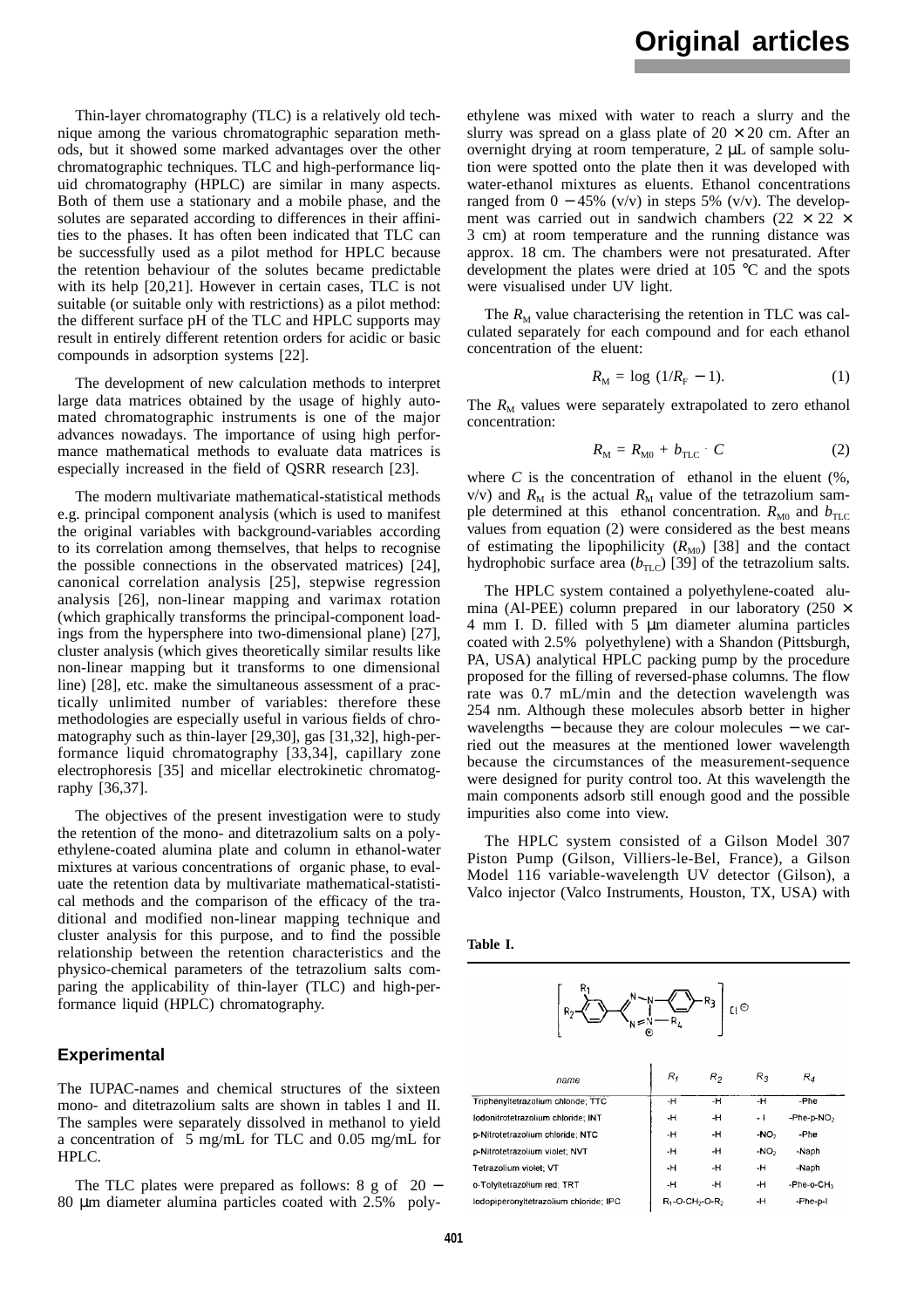#### **Table II.**



a 10 µL sample loop and a Waters 740 integrator (Waters-Millipore, Milford, MA, USA).

Mixtures of ethanol and water were used as eluents. The ethanol concentrations ranged from  $90 - 97.5\%$  (v/v) in steps 1.25% (v/v) because of the high sensitivity of the system for changing the concentration of the organic compound in the eluent. The retention time of each compound in each eluent was determined with three consecutive measures. The experiments were carried out at room temperature (22  $\pm$  $2^{\circ}$ C).

As the correlation between the logarithm of the capacity factor  $(k)$  and the ethanol concentration in the eluent is generally linear in HPLC, the relationship was calculated:

$$
\log k' = \log k'_0 + b_{\text{HPLC}} \cdot C \tag{3}
$$

where  $k'$  is the capacity factor;  $k'_0$  value is the intercept and it is used to estimate the lipophilicity [40];  $b_{\text{HPLC}}$  is the slope, related to the contact hydrophobic surface area of solutes in contact with support [39] and *C* is the ethanol concentration in the eluent  $(\%, \text{v/v})$ . Equation (3) was separately applied for each solute.

To find correlation between the physico-chemical parameters of solutes and their retention data, PCA and cluster analysis were applied [24]. To elucidate the influence of PCA on the data evaluation the cluster analysis was also applied to the original data matrix. The observations (independent variables) were the tetrazolium salts and the parameters of equation (2), equation (3) with the calculated physico-chemical values for each sample were the variables of following calculation. The physico-chemical parameters included in the calculation were: polarizability (*P'*) [41], refractivity ( $\rho$ ) [42,43], 10 base logarithm of the lipophilhydrophil character (log  $\pi$ ) [43,44], Van der Waals surface  $(VdW<sub>surface</sub>)$  [45-48], Van der Waals volume ( $VdW<sub>volume</sub>$ ) [47], water accessible surface (*WA*<sub>surface</sub>) [45-48], water accessible volume ( $WA_{volume}$ ) [47], total energy ( $E_{total}$ ), binding energy  $(E_{\text{binding}})$ , heat formation  $(Q_f)$ , energy of the higher occupied molecular orbit  $(eV_{HOMO})$ , energy of the lower unoccupied molecular orbit  $(eV_{\text{LUMO}})$ , minimum charge of the atoms  $(\delta_{\min})$ , maximum charge of the atoms  $(\delta_{\max})$  and dipole moment  $(\xi)$ . These parameters were computed by HyperChem 5.01 with ChemPlus Extension (Hypercube, Waterloo, Canada). Structures were first optimised using molecular mechanic calculations [49]. The molecular modelling structural descriptors (energetic parameters) were computed using semi-empirical calculation method Austin Model 1 [50-52]. Altogether nineteen variables were enrolled in the investigation.

The PCA was calculated from the correlation matrix. Two-dimensional non-linear map and cluster dendogram of the PC loadings and variables were also calculated [26]. The inclusion of non-linear map technique (NLM) and cluster analysis in the evaluation was motivated by the consideration that they calculate and visualise the relative distances between the members of the matrix. The iteration of NLM was carried out to the point where the difference between the two last iterations was lower than 10<sup>−</sup><sup>8</sup> .

To compare their information content, linear correlations were calculated between the corresponding co-ordinates of non-linear mapping and varimax rotation around two axes. These techniques are theoretically similar techniques: both methods calculate and visualise the relative distances between the members of the data matrix:

$$
Y_{1,2} = a + b \cdot X_{1,2} \tag{4}
$$

where  $Y_{1,2}$  are the co-ordinates of non-linear map;  $X_{1,2}$  are the co-ordinates of varimax rotation.

### **Results and discussion**

The necessity of very different eluent systems used to elute samples with TLC and HPLC could explain only the great difference between selectivity of these chromatographic methods in respect of tetrazolium compounds. This phenomenon will try to more support later in present study.

The parameters of equation (2) are listed in table III. The relationship between these parameters  $(R_M, b_{TLC})$  was linear in all instances. In most cases the coefficient of correlation was greater than 0.99 confirming the applicability of the equation. The slope and intercept values differed considerably from each other and in addition they were divided into two different groups according to their chemical structure: the monotetrazolium salts are in the first group (Nos. 1- 7), the ditetrazolium salts are in the second group (Nos. 8- 16). This means that the two groups of tetrazolium salts can be easily separated from each other by TLC in ethanol-water eluent system. The parameters of equation (3) are compiled in table IV. In this case the relationship between these parameters (log  $k'$ ,  $b_{\text{HPLC}}$ ) was mostly approached by linear regression too. The intercept and slope values however, did not differ considerably from each other so it is not sure that the separation might be successfully improved by using an adequately chosen eluent system.

Why do the tetrazoles show this conspicuous different behaviour in thin-layer and liquid chromatographic systems whereas the support is the same? According to the microanalytical results the carbon contents of the support − related to the percentage of polyethylene covering − was statistically the same  $(8.023 \pm 0.0004\%)$  before and after the measurement of tetrazoles which means that the coating was not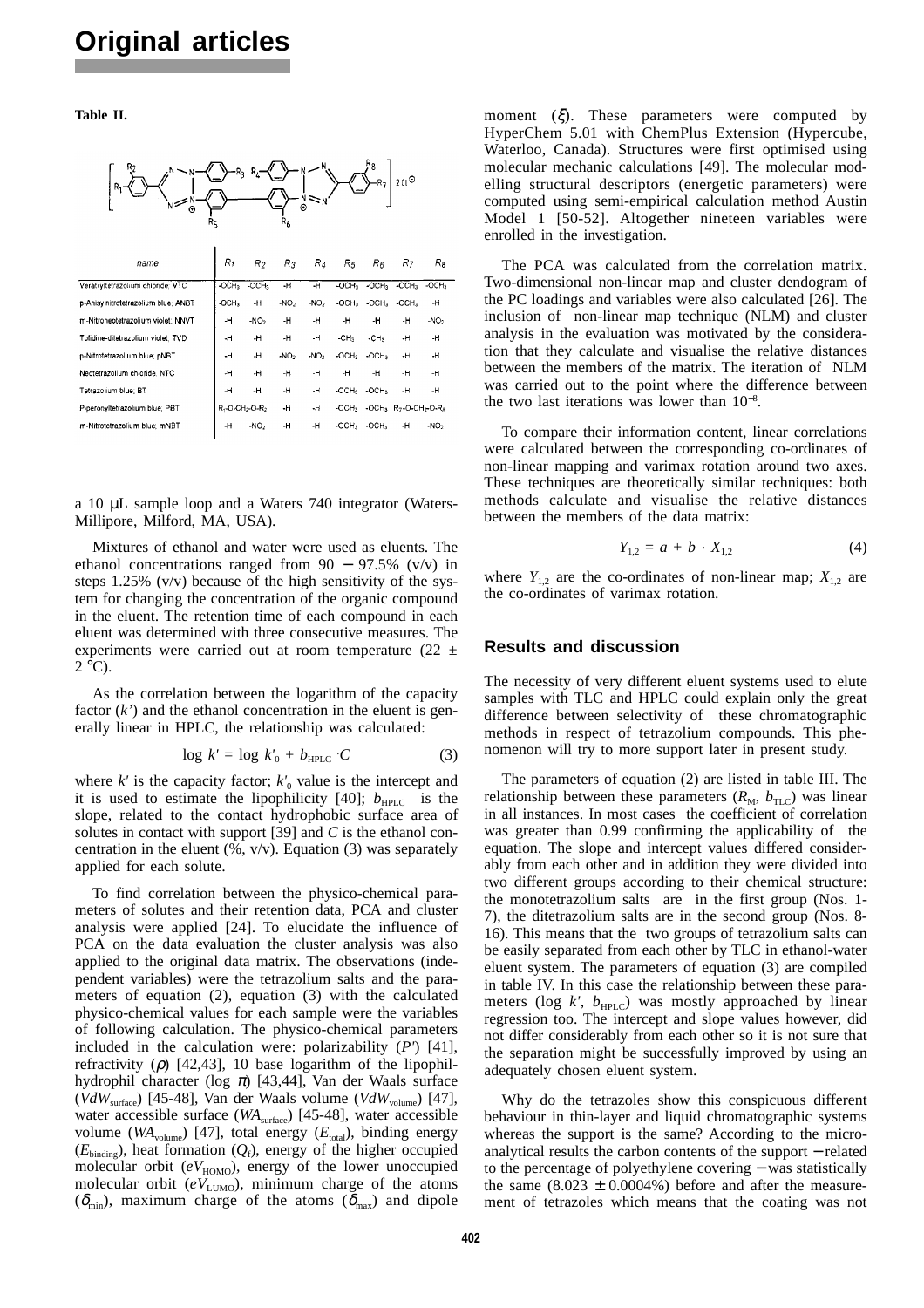eluted from the column. The answer was found during the evaluation of the results of principal component analysis.

The original data matrix is shown in table V. PCA results are summarised in table VI. Five principal components explain more than 94% of the total variance. These results indicate that the 19 physicochemical and chromatographic parameters can be substituted by five background (imaginary) variables loosing only less than 6% of the total information. The principal component analysis does not prove but mathematically indicates the existence of these backgroundvariables as measurable parameters.

| Table | Ш |
|-------|---|
|-------|---|

The majority of the physicochemical parameters of molecules have high loadings in the first PC component indicating the marked influence of these parameters on the mode of retention of the polymer-coated alumina support. The lipophyl-hydrophyl character has high loading only in the second PC component with the minimum and maximum charge of atoms. This result indicates that mainly the shape and the polarity of molecules have great influence on their retention on polyethylene-coated support. The lipophylhydrophyl character of the molecules has only less influence on the retention characteristic.

| Table III. | Table IV. |
|------------|-----------|
|            |           |

| tetrazolium      |          | $R_M = R_{M0} + b_{TLC}C$    |                   |        | tetrazolium |               | $\overline{\log k'}$ = $\log k'_0 + b_{\text{HPLC}}$ C |                   |                             |
|------------------|----------|------------------------------|-------------------|--------|-------------|---------------|--------------------------------------------------------|-------------------|-----------------------------|
| salts<br>samples | $R_{MO}$ | $b_{\text{TLC}} \times 10^2$ | $s_b \times 10^2$ | r      | salts       | $log k'_0$    | $b_{HPLC}\times$ 10 <sup>2</sup>                       | $s_b \times 10^3$ | $\mathcal{L}_{\mathcal{L}}$ |
|                  | 1.22     | 5.41                         | 1.58              | 0.9974 | samples     |               | 4.67                                                   | 5.18              | 0.9820                      |
| 2                | 1.32     | 4.75                         | 1.62              | 0.9954 |             | 4.89          |                                                        |                   | 0.9507                      |
| 3                | 1.09     | 4.87                         | 1.04              | 0.9986 | 2           | 7.51          | 760                                                    | 17.52             |                             |
| 4                | 1.51     | 5.33                         | 2.83              | 0.9902 | 3           | 6.82          | 6.92                                                   | 5.86              | 0.9929                      |
| 5                | 1.69     | 5.67                         | 2.47              | 0.9934 | 4           | 8.79          | 8.98                                                   | 16.57             | 0.9676                      |
| 6                | 1.25     | 5.30                         | 2.11              | 0.9953 | 5           | 9.24          | 9.45                                                   | 19.81             | 0.9588                      |
| 7                | 1.95     | 6.21                         | 2.16              | 0.9958 | 6           | 8.96          | 9.15                                                   | 19.26             | 0.9584                      |
| 8                | 3.34     | 8.91                         | 6.99              | 0.9850 | 7           | 7.41          | 7.53                                                   | 13.99             | 0.9672                      |
|                  | 2.99     | 7.35                         | 5.98              | 0.9839 | 8           | 7.39          | 7.57                                                   | 8.32              | 0.9881                      |
| 9                |          |                              |                   | 0.9983 | 9           | 8.41          | 8.46                                                   | 20.19             | 0.9241                      |
| 10               | 3.70     | 10.21                        | 3.00              |        | 10          | 8.73          | 8.76                                                   | 19.13             | 0.9353                      |
| 11               | 3.25     | 8.94                         | 3.11              | 0.9970 | 11          | 10.74         | 10.98                                                  | 6.02              | 0.9970                      |
| 12               | 2.67     | 7.21                         | 2.77              | 0.9963 | 12          | 10.14         | 10.32                                                  | 11.75             | 0.9873                      |
| 13               | 2.13     | 6.48                         | 5.39              | 0.9766 | 13          | 6.32          | 6.48                                                   | 4.98              | 0.9884                      |
| 14               | 3.61     | 9.61                         | 1.45              | 0.9995 | 14          | 4.79          | 4.88                                                   | 5.34              | 0.9825                      |
| 15               | 3.31     | 8.14                         | 2.34              | 0.9984 |             |               |                                                        |                   | 0.9941                      |
| 16               | 3.02     | 7.53                         | 3.36              | 0.9960 | 15<br>16    | 7.56<br>4 3 4 | 7.69<br>4.04                                           | 4.86<br>10.94     | 0.9054                      |

**Table V.**

| Tetrazolium    |       |               |       |                                                              |        |                |                 | Parameters                                                      |            |       |                                                                                                                 |  |      |      |                 |                |  |
|----------------|-------|---------------|-------|--------------------------------------------------------------|--------|----------------|-----------------|-----------------------------------------------------------------|------------|-------|-----------------------------------------------------------------------------------------------------------------|--|------|------|-----------------|----------------|--|
| salts          | P'    | $\mathcal{P}$ |       | $\log \pi$ VdW <sub>s</sub> VdW <sub>v</sub> WA <sub>s</sub> |        |                | WA <sub>v</sub> | $E_{total}$                                                     | $E_{bind}$ | $Q_f$ | eV <sub>HOMO</sub> eV <sub>LUM</sub> $\delta_{min}$ $\delta_{max}$ $\zeta$ log k' $b_{HPLC}$ $R_{MO}$ $b_{TLC}$ |  |      |      |                 |                |  |
| 1              | 35.61 | 92.46         | 5.75  | 323.13                                                       | 286.51 | 545.39         | 914.75          | $-79600.00$                                                     | $-4070.00$ |       | 414.90 $-12.72$ $-4.44$ $-0.14$ 0.18 1.76                                                                       |  |      | 4.89 |                 | 4.67 1.22 5.41 |  |
| $\overline{2}$ | 42.48 | 112.19        | 9.96  | 379.59                                                       | 334.21 | 628.22         |                 | 1060.00 -106000.00                                              | $-4210.00$ |       | 427.40 -12.73 -5.73 -0.32 0.57 9.76                                                                             |  |      | 7.51 |                 | 7.60 1.32 4.75 |  |
| 3              | 37.45 | 99.78         | 5.71  | 349.16                                                       | 305.37 | 587.59         | 980.86          | $-98800.00$                                                     | $-4250.00$ |       | 407.90 -12.68 -5.55 -0.32 0.57 6.99                                                                             |  |      | 6.82 |                 | 6.92 1.09 4.87 |  |
| 4              | 44.72 | 116.23        | 6.71  | 397.71                                                       | 351.62 | 632.88         |                 | 1090.00 -11200.00                                               | $-5020.00$ |       | 427.20 -12.25 -5.43 -0.32 0.57 6.37                                                                             |  |      | 8.79 | 8.98 1.51 5.33  |                |  |
| 5              | 42.88 | 108.91        | 6.76  | 372.13                                                       | 332.30 | 597.10         |                 | 1030.00 -92100.00                                               | $-4830.00$ |       | 413.60 -12.02 -4.68 -0.15 0.17 2.79                                                                             |  |      | 9.24 | 9.45            | 1.69 5.67      |  |
| 6              | 37.44 | 97.50         | 6.22  | 343.23                                                       | 302.58 | 564.04         | 959.04          | -83200.00                                                       | $-4370.00$ |       | 386.40 -12.46 -5.15 -0.20 0.17                                                                                  |  | 3.62 | 8.96 | 9.15 1.25 5.30  |                |  |
| 7              | 42.97 | 110.63        | 6.70  | 378.67                                                       | 337.56 | 632.44         |                 | 1070.00 -105000.00                                              | $-4390.00$ |       | $355.80 -11.59 -5.34 -0.20 0.23$                                                                                |  | 5.60 | 7.41 |                 | 7.53 1.95 6.21 |  |
| 8              | 85.27 | 222.77        | 9.63  | 852.61                                                       |        | 106.28 2770.00 |                 | 635.54 -224000.00 -10300.00 601.80 -12.20 -6.41 -0.21 0.18 9.58 |            |       |                                                                                                                 |  |      | 7.39 | 7.57            | 3.34 8.91      |  |
| 9              | 84.01 | 224.50        | 10.04 |                                                              |        |                |                 | 794.85 693.47 1200.00 2130.00 -241000.00                        | -9860.00   |       | 697.40 -12.88 -6.72 -0.22 0.57 10.42 8.41                                                                       |  |      |      |                 | 8.46 2.99 7.35 |  |
| 10             | 74.12 | 196.64        | 3.32  | 666.81                                                       | 594.24 | 1040.00        |                 | 1820.00 -197000.00 -8370.00                                     |            |       | 849.20 -14.29 -7.12 -0.35 0.57 11.61 8.73                                                                       |  |      |      | 8.76 3.70 10.21 |                |  |
| 11             | 74.11 | 194.08        | 12.08 | 657.88                                                       | 589.05 | 995.81         |                 | 1780.00 -166000.00                                              | $-8600.00$ |       | 811.30 -13.60 -6.70 -0.22 0.17 0.20 10.74 10.98 3.25 8.94                                                       |  |      |      |                 |                |  |
| 12             | 79.07 | 209.56        | 2.82  |                                                              |        |                |                 | 729.63 643.63 1100.00 1970.00 -219000.00 -9110.00               |            |       | 777.80 -13.73 -6.96 -0.32 0.57 13.45 10.14 10.32 2.67 7.21                                                      |  |      |      |                 |                |  |
| 13             | 70.44 | 184.00        | 11.14 | 621.66                                                       | 566.09 | 969.47         |                 | 1700.00 -159000.00                                              | $-8030.00$ |       | 826.50 -13.62 -6.77 -0.13 0.18 2.32 6.32 6.48 2.13 6.48                                                         |  |      |      |                 |                |  |
| 14             | 80.05 | 208.46        | 10.01 |                                                              |        |                |                 | 733.35 650.90 1120.00 1990.00 -181000.00 -8780.00               |            |       | 748.40 -13.50 -6.60 -0.21 0.17 4.10                                                                             |  |      | 4.79 |                 | 4.88 3.61 9.61 |  |
| 15             | 75.38 | 196.92        | 10.64 |                                                              |        |                |                 | 679.12 605.47 1040.00 1850.00 -220000.00                        | $-9860.00$ |       | $634.00 -12.55 -6.50 -0.21 0.18 3.64$                                                                           |  |      | 7.56 | 7.69 3.31 8.14  |                |  |
| 16             | 79.07 | 209.56        | 2.82  | 735.41                                                       | 644.38 |                |                 | 1110.00 1980.00 -219000.00                                      | $-9120.00$ |       | 770.02 -14.18 -6.78 -0.34 0.57 10.18                                                                            |  |      | 4.34 | 4.04            | 3.02 7.53      |  |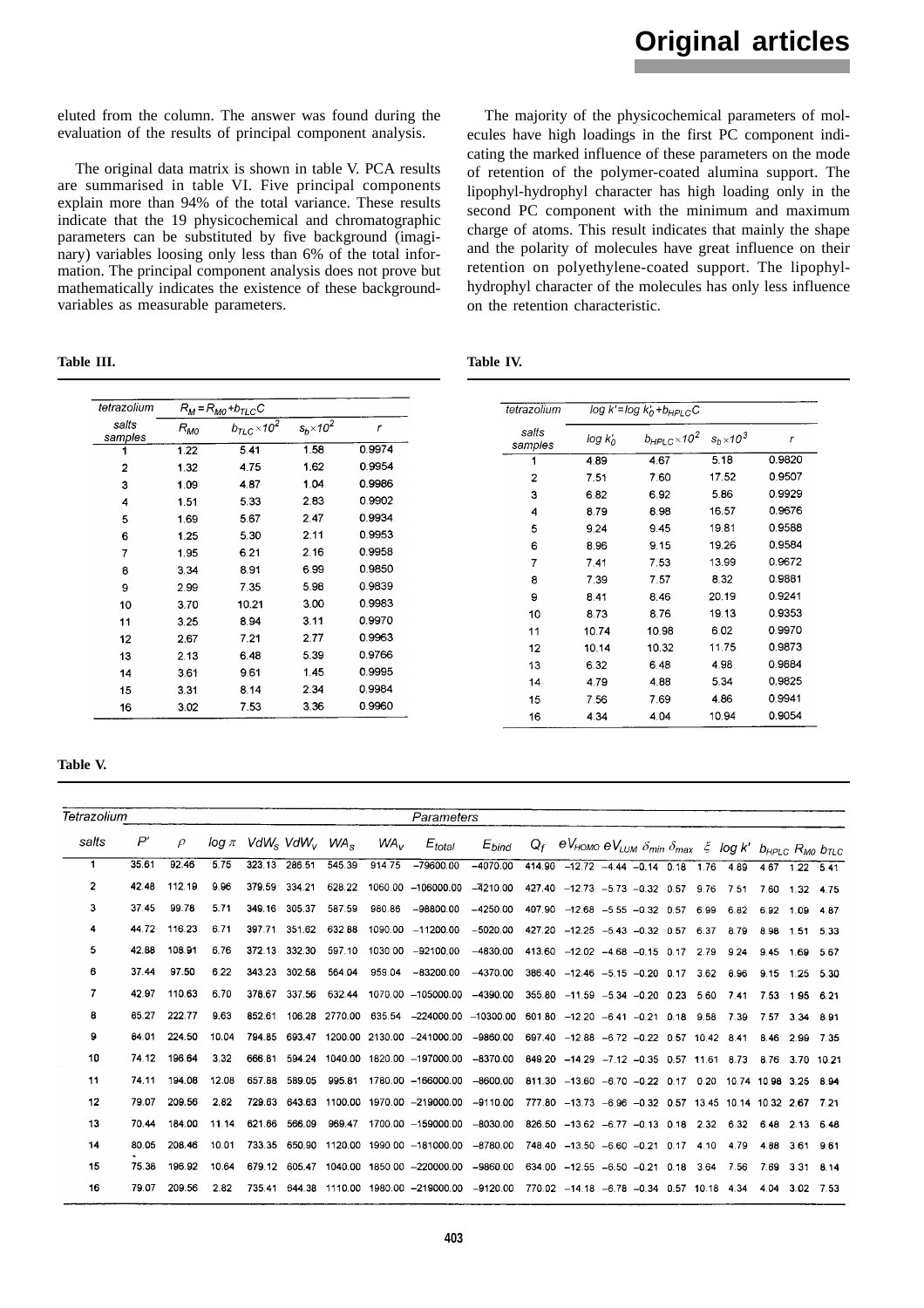Back to the PCA results, while the thin-layer chromatographic parameters  $(R_{M0}, b_{TLC})$  have high loadings in the first PC component, the high-performance liquid chromatographic parameters (log  $k'_{0}$ ,  $b_{\text{HPLC}}$ ) have high loadings only in the third PC component which explain only approx. the 11% of the total variance. This result shows that the TLC system is strictly different from the HPLC system for tetrazolium salts under circumstances mentioned above. Since the two methods show different behaviour in the reversedphase environment, the TLC is not suitable as a pilot method in this case.

The two-dimensional non-linear map of PCA loadings is shown in figure 1*.* The TLC retention parameters form the first distinct cluster with polarizability  $(P')$ , refractivity  $(\rho)$ , heat formation (*Q<sub>f</sub>*) and Van der Waals surface (*VdW*<sub>surface</sub>) values of the samples. An other cluster (second) appears with binding, total and the LUMO-energy ( $E_{\text{binding}}$ ,  $E_{\text{total}}$  and  $eV_{\text{LUMO}}$ ) values. The third cluster including the HPLC retention parameters is quite separated from the first, second and the fourth cluster which contains water accessible and Van der Waals volume (*WA*<sub>volume</sub>, *VdW*<sub>volume</sub>) values. These results show that the retention of tetrazoles on a polymer coated alumina plate depends on their molar refractivity, steric effects and electronic forces. The far distance of the cluster of HPLC parameters indicates its difference from TLC. With removing the negative signs from the PC loadings matrix wanted to avoid this problem. The found values are shown in figure 2*.* which seems to be a same distribution, what was expected. Some of the PC loadings divided into two clusters in this figure: one of them contains the TLC parameters and almost all the physicochemical parameters, and the other one contains the HPLC parameters only. This spread supports our opinion mentioned above, and confirms the difference of HPLC from TLC again. It is very important that the parameters of lipophilicity, dipole moment, minimum and maximum charge of the atoms are not included in any cluster of the two-dimensional non-linear map calculated with two different ways. This is a very interesting result which means that these molecular features determine the retention behaviour by oneself both in the case of TLC and HPLC. These parameters cannot be replaced with background variables, as these parameters are not correlated with each other and with the rest.

The tetrazolium salts structurally belong to two great groups, divided into two clusters indeed in figure 3 which is the two-dimensional non-linear map of PCA variables. This figure reflects to the dendogram (Fig. 4) of cluster analysis calculated from the original data matrix. The difference appeared between two figures is explained by the fact that the PCA modifies the data matrix.

Good linear correlations were found between the first coordinates of two-dimensional non-linear map and varimax rotation  $(n = 19)$ :

$$
n
$$
lmap<sub>1</sub> = 141.61+ (73.44 ± 7.29) × varimaz<sub>1</sub>

$$
r_{\rm calc.} = 0.9405; \qquad r_{99.9\%} = 0.6932.
$$

The correlation between the second co-ordinates was not significant. These data indicate that both the varimax rotation and the non-linear mapping technique can be used for the twodimensional visualisation of retention data matrices. The results obtained by the methods are similar but not identical.

| Table VI. |
|-----------|
|-----------|

| Background<br>variables | Eigenvalues    |                | Cumulative explained variance values (%) |         |         |
|-------------------------|----------------|----------------|------------------------------------------|---------|---------|
| 1                       | 10.22          |                | 53.77                                    |         |         |
| 2                       | 3.15           |                | 70.33                                    |         |         |
| 3                       | 2.07           |                | 81.22                                    |         |         |
| 4                       | 1.78           |                | 90.57                                    |         |         |
| 5                       | 0.66           |                | 94.03                                    |         |         |
|                         |                |                |                                          |         |         |
| Parameters              |                |                | No. of principal components              |         |         |
|                         | $\overline{1}$ | $\overline{2}$ | 3                                        | 4       | 5       |
| $\bar{P}$               | 0.98           | 0.14           | 0.04                                     | $-0.10$ | 0.05    |
| $\rho$                  | 0.98           | 0.11           | 0.03                                     | $-0.10$ | 0.06    |
| $log \pi$               | 0.11           | 0.72           | 0.19                                     | 0.14    | 0.55    |
| VdW <sub>surface</sub>  | 0.96           | 0.14           | 0.04                                     | $-0.20$ | 0.06    |
| VdW <sub>volume</sub>   | 0.73           | $-0.18$        | $-0.15$                                  | 0.60    | 0.12    |
| <b>WA</b> surface       | 0.60           | 0.32           | 0.16                                     | $-0.70$ | $-0.02$ |
| <b>WA</b> volume        | 0.80           | $-0.16$        | $-0.14$                                  | 0.52    | 0.12    |
| $E_{total}$             | $-0.91$        | $-0.08$        | 0.03                                     | 0.16    | $-0.06$ |
| $E_{binding}$           | $-0.96$        | $-0.18$        | $-0.06$                                  | 0.11    | $-0.05$ |
| Q,                      | 0.93           | 0.00           | $-0.06$                                  | 0.25    | $-0.10$ |
| еV <sub>номо</sub>      | $-0.70$        | 0.33           | 0.29                                     | $-0.34$ | 0.22    |
| eVLUMO                  | $-0.95$        | 0.13           | $-0.05$                                  | $-0.06$ | $-0.11$ |
| $\delta$ minimum        | $-0.23$        | 0.88           | $-0.07$                                  | 0.17    | $-0.02$ |
| δ <sub>maximum</sub>    | 0.17           | $-0.92$        | 0.00                                     | $-0.10$ | 0.28    |
| ξ                       | 0.41           | $-0.72$        | 0.08                                     | $-0.48$ | 0.11    |
| $log$ $k'_0$            | 0.01           | $-0.14$        | 0.96                                     | 0.22    | $-0.08$ |
| $b_{HPLC}$              | 0.01           | $-0.12$        | 0.97                                     | 0.22    | $-0.06$ |
| $R_{M0}$                | 0.93           | 0.18           | 0.05                                     | $-0.05$ | $-0.16$ |
| $b_{\text{ILC}}$        | 0.85           | 0.22           | 0.06                                     | $-0.04$ | $-0.33$ |
| Tetrazolium salts       |                |                | No. of principal components              |         |         |
|                         | 1              | $\overline{2}$ | 3                                        | 4       | 5       |
| 1                       | $-4.29$        | 1.14           | $-2.30$                                  | 0.04    | $-0.76$ |
| $\overline{\mathbf{2}}$ | $-2.70$        | $-1.62$        | 0.07                                     | $-0.42$ | 1.46    |
| 3                       | $-3.31$        | $-1.87$        | $-0.62$                                  | $-0.50$ | 0.40    |
| 4                       | $-3.10$        | $-1.64$        | 0.96                                     | $-0.02$ | 0.41    |
| 5                       | $-3.58$        | 1.03           | 1.15                                     | 0.52    | $-0.63$ |
| 6                       | $-3.84$        | 0.29           | 0.86                                     | 0.44    | $-0.66$ |
| 7                       | $-3.20$        | 0.50           | 0.07                                     | $-0.36$ | $-0.13$ |
| 8                       | 2.23           | 2.40           | 1.12                                     | $-4.30$ | $-0.23$ |
| 9                       | 3.33           | $-0.25$        | 0.63                                     | 0.19    | 1.63    |
| 10                      | 3.61           | $-2.41$        | 0.41                                     | 0.19    | $-1.50$ |
| 11                      | 2.23           | 1.70           | 2.14                                     | 2.08    | $-0.33$ |
| 12                      | 3.14           | $-2.67$        | 1.45                                     | 0.17    | $-0.39$ |
| 13                      | 1.18           | 1.93           | $-1.14$                                  | 1.35    | 0.60    |
| 14                      | 2.96           | 1.76           | $-2.06$                                  | 0.57    | $-0.11$ |
| 15                      | 2.09           | 1.75           | 0.15                                     | 0.55    | 0.52    |
| 16                      | 3.26           | $-2.05$        | $-2.88$                                  | $-0.49$ | $-0.28$ |
|                         |                |                |                                          |         |         |

Summarising our results it can be concluded that the polymer coated alumina support is suitable for the mapping of the chromatographic character of different tetrazolium salts and for TLC separation as well. Although TLC is usually suitable as a pilot method for HPLC, in present case, with present conditions, the thin-layer chromatographic method proved to be very different from the HPLC method. Furthermore it may become more clear that during separation of these compounds probably the mixture of steric and electronic interactions have higher possible roles than lipophilicity. Nevertheless, it is a great deal to evaluate further investigations for possible replacement of background variables found by us by measurable physico-chemical parameters. We must declare that the conclusions discussed above are valid only for this special data set.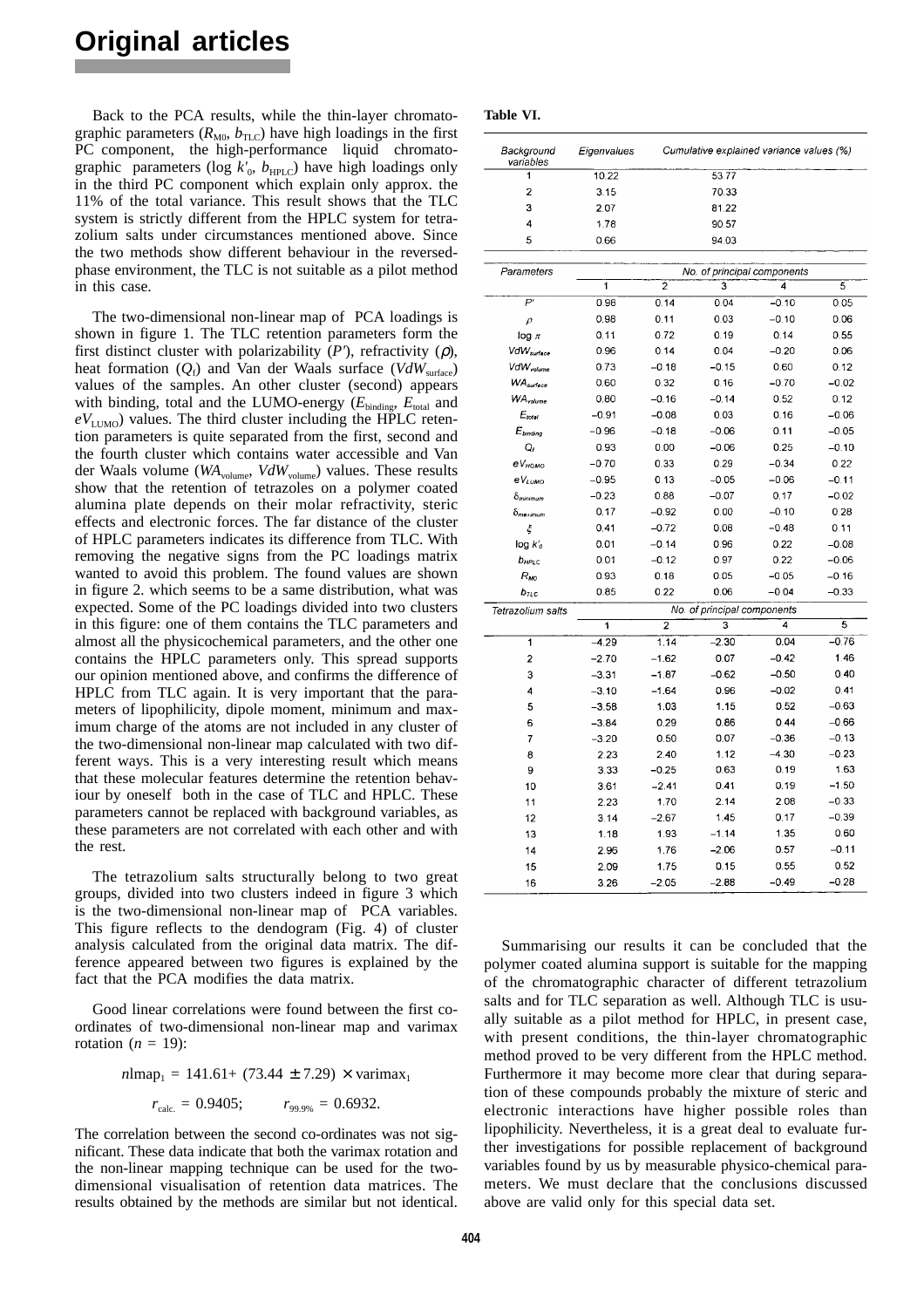# **Original articles**



**Fig. 1.** Similarities and differences between the retention characteristics and physico-chemical parameters of mono- and ditetrazolium salts. Two dimensional non-linear map of PC loadings. Number of iterations: 182, maximum error:  $4.7 \times 10^{-2}$ . For symbols see experimental.



**Fig. 2.** Similarities and differences between the retention characteristics and physico-chemical parameters of mono- and ditetrazolium salts. Two dimensional non-linear map of PC loadings after elimination of negative signs. Number of iterations: 168, maximum error:  $1.8 \times 10^{-2}$ . For symbols see experimental.

According to the results it could be said that principal component analysis combined with two-dimensional nonlinear mapping and/or varimax rotation and cluster analysis is an adequate way to evaluate large retention data matrices for the aims of QSRR-investigations.

## **Acknowledgements**

This work has financially supported by the Hungarian-Polish and Hungarian-Spanish Scientific Co-operation.



**Fig. 3.** Similarities and differences between the retention characteristics and physico-chemical parameters of mono- and ditetrazolium salts. Two dimensional non-linear map of PC variables. Number of iterations: 191, maximum error:  $3.9 \times 10^{-2}$ . For symbols see experimental.

**DISTANCE** 



**Fig. 4.** Similarities and differences between the retention characteristics and physico-chemical parameters of mono- and ditetrazolium salts. Cluster dendogram calculated from the original data matrix. For symbols see experimental.

#### **References**

- 1. Gami-Yilinkou, R.; Kaliszan, R. *J. Chromatogr*. **1991**, *550*, 573.
- 2. Kirkland, J. J.; Dilks, C. H.; Henderson, J. E. *LC·GC* **1993**, *6*, 436.
- 3. Claessens, H. A.; Vermeer, E. A.; Cramers, C. A. *LC·GC* **1993**, *6***,** 692.
- 4. Hanson, M.; Unger, K. K.; Mant, C. T.; Hodges, R. S. *J. Chromatogr*. **1992**, *599*, 77.
- 5. Forgács, E. *J. Liquid Chromatogr*. **1993**, *16*, 3757.